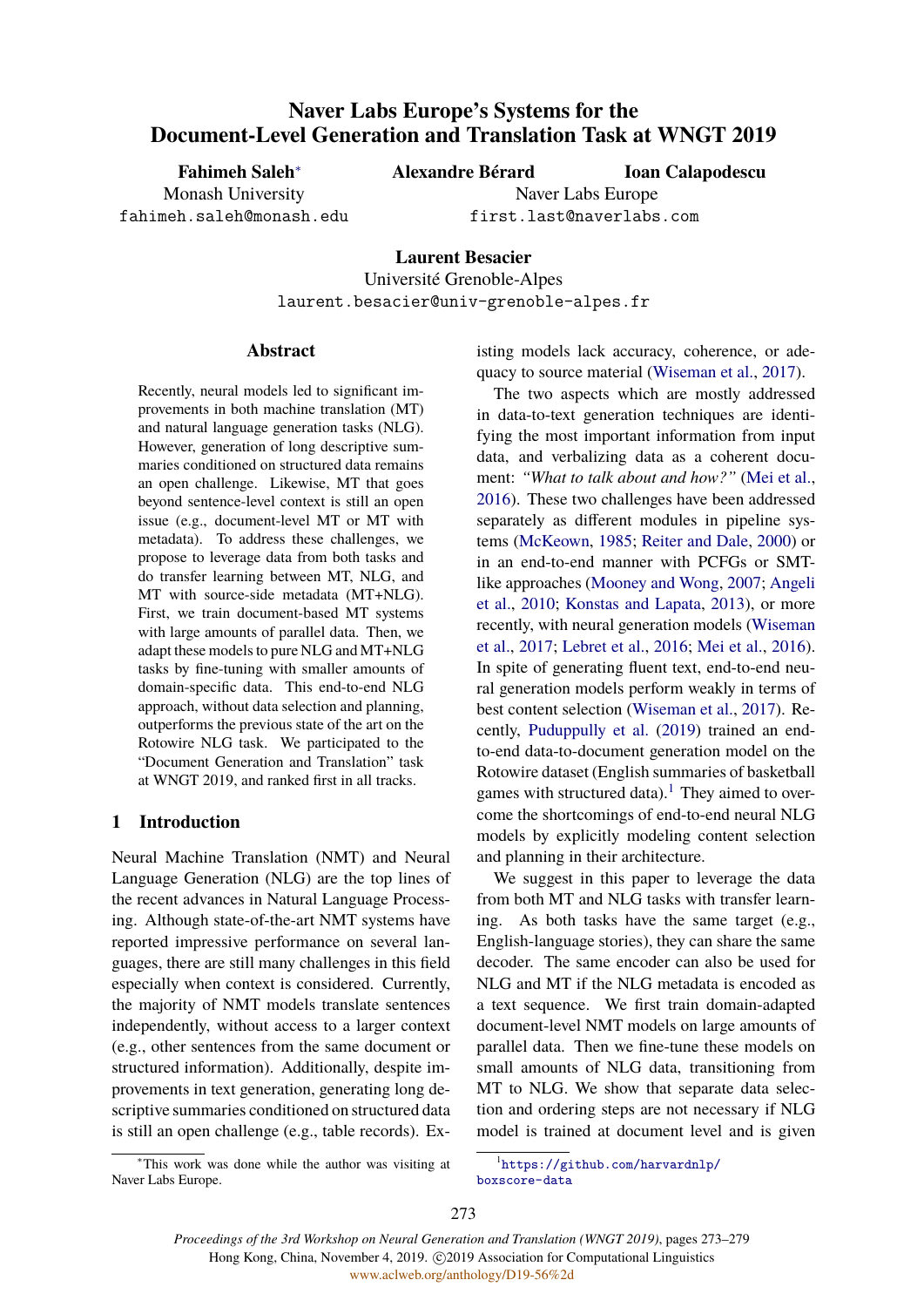<span id="page-1-0"></span>

| Corpus     | Lang(s)      | Split | Docs  | <b>Sents</b> |
|------------|--------------|-------|-------|--------------|
|            |              | train | 242   | 3247         |
| <b>DGT</b> | <b>EN-DE</b> | valid | 240   | 3321         |
|            |              | test  | 241   | 3248         |
| Rotowire   | EN           | train | 3398  | 45.5k        |
|            |              | valid | 727   | 9.9k         |
|            |              | test  | 728   | 10.0k        |
| WMT19-sent | EN-DE        | train |       | 28.5M        |
| WMT19-doc  |              |       | 68.4k | 3.63M        |
| News-crawl | EN<br>DE     | train | 14.6M | 420M         |
|            |              |       | 25.1M | 534M         |

Table 1: Statistics of the allowed resources. The English sides of DGT-train, valid and test are respectively subsets of Rotowire-train, valid and test. More monolingual data is available, but we only used Rotowire and News-crawl.

enough information. We propose a compact way to encode the data available in the original database, and enrich it with some extra facts that can be easily inferred with a minimal knowledge of the task. We also show that NLG models trained with this data capture document-level structure and can select and order information by themselves.

# **2 Document-Level Generation and Translation Task**

The goal of the Document-Level Generation and Translation (DGT) task is to generate summaries of basketball games, in two languages (English and German), by using either structured data about the game, a game summary in the other language, or a combination of both. The task features 3 tracks, times 2 target languages (English or German): **NLG** (Data to Text), **MT** (Text to Text) and **MT+NLG** (Text + Data to Text). The data and evaluation are document-level, encouraging participants to generate full documents, rather than sentence-based outputs. Table [1](#page-1-0) describes the allowed parallel and monolingual corpora.

## **3 Our MT and NLG Approaches**

All our models (MT, NLG, MT+NLG) are based on Transformer Big ([Vaswani et al.,](#page-6-9) [2017\)](#page-6-9). Details for each track are given in the following sections.

### **3.1 Machine Translation Track**

For the MT track, we followed these steps:

- 1. Train sent-level MT models on all the WMT19 parallel data (doc and sent) plus DGT-train.
- 2. Back-translate (BT) the German and English News-crawl by sampling [\(Edunov et al.,](#page-6-10) [2018\)](#page-6-10).
- 3. Re-train sentence-level MT models on a concatenation of the WMT19 parallel data, DGTtrain and BT. The later was split into 20 parts, one part for each training epoch. This is almost equivalent to oversampling the non-BT data by 20 and doing a single epoch of training.
- 4. Fine-tune the best sentence-level checkpoint (according to valid perplexity) on documentlevel data. Like [Junczys-Dowmunt](#page-6-11) ([2019\)](#page-6-11), we truncated the WMT documents into sequences of maximum 1100 BPE tokens. We also aggregated random sentences from WMT-sent into documents, and upsampled the DGT-train data. Contrary to [Junczys-Dowmunt](#page-6-11) ([2019\)](#page-6-11), we do not use any sentence separator or document boundary tags.
- 5. Fine-tune the best doc-level checkpoint on DGT-train plus back-translated Rotowire-train and Rotowire-valid.

We describe the pre-processing and hyperparameters in Section [4](#page-2-0). In steps (1) and (3), we train for at most 20 epochs, with early stopping based on newstest2014 perplexity. In step (4), we train for at most 5 additional epochs, with early stopping according to DGT-valid perplexity (doc-level). In the last step, we train for 100 epochs, with BLEU evaluation on DGT-valid every 10 epochs. We also compute the BLEU score of the best checkpoint according to DGT-valid perplexity, and keep the checkpoint with highest BLEU.

The models in step (5) overfit very quickly, reaching their best valid perplexity after only 1 or 2 epochs. For DE-EN, we found that the best DGTvalid BLEU was achieved anywhere between 10 and 100 epochs (sometimes with a high valid perplexity). For EN-DE, perplexity and BLEU correlated better, and the best checkpoint according to both scores was generally the same. The same observations apply when fine-tuning on NLG or MT+NLG data in the next sections.

Like [Berard et al.](#page-6-12) ([2019\)](#page-6-12), all our MT models use corpus tags: each source sentence starts with a special token which identifies the corpus it comes from (e.g., Paracrawl, Rotowire, News-crawl). At test time, we use the DGT tag.

One thing to note, is that document-level decoding is much slower than its sentence-level counterpart.[2](#page-1-1) The goal of this document-level fine-tuning

<span id="page-1-1"></span> $^{2}$ On a single V100, sent-level DGT-valid takes 1 minute to translate, while doc-level DGT-valid takes 6 minutes.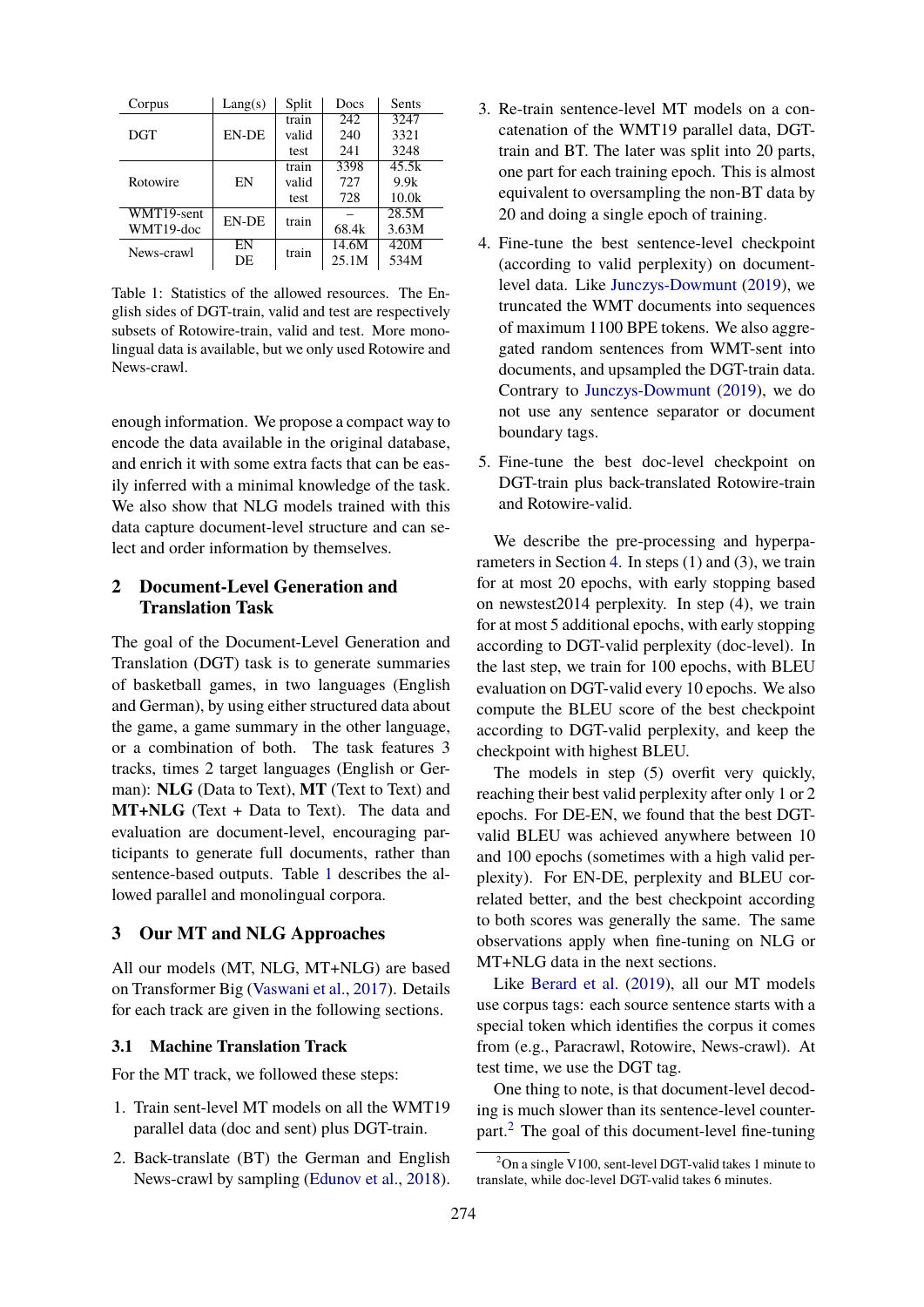was not to increase translation quality, but to allow us to use the same model for MT and NLG, which is easier to do at the document level.

### **3.2 Natural Language Generation Track**

Original metadata consists of one JSON document per game, containing information about teams and their players. We first generate compact representations of this metadata as text sequences. Then, we fine-tune our doc-level MT models (from step 4) on the NLG task by using this representation on the source side and full stories on the target side. We train on a concatenation of DGT-train, Rotowire-train and Rotowire-valid. We filter the later to remove games that are also in DGT-valid. Our metadata has the following structure:

- 1. Date of the game as text.
- 2. Home team information (winner/loser tag, team name and city, points in the game, season wins and losses and teamlevel scores) and information about its next game (date, home/visitor tag, other team's name), inferred from the other JSON documents in Rotowire-train.
- 3. Visiting team information and details on its next game.
- 4. *N* best players of the home team (player name, followed by all his non-zero scores in a fixed order and his starting position). Players are sorted by points first, then by rebounds and assists.
- 5. *N* best players of the visiting team.

To help the models identify useful information, we use a combination of special tokens and positional information. For instance, the home team is always first, but a <WINNER> tag precedes the winning team and its players. We ignore all-zero statistics, but always use the same position for each type of score (e.g., points, then rebounds, then assists) and special tokens to help identify them (e.g., <PTS> 16 and <REB> 8). We try to limit the number of tags to keep the sequences short (e.g., made and attempted free throws and percentage: <FT> 3 5 60). An example of metadata representation is shown in Table [2](#page-3-0).

## **3.3 MT+NLG Track**

For the MT+NLG track, we concatenate the MT source with the NLG data. We use the same metadata encoding method as in the NLG track and we fine-tune our doc-level MT models (from step 4). We also randomly mask tokens in the MT source (by replacing them with a <MASK> token), with 20% or 50% chance (with one different sampling per epoch). The goal is to force the model to use the metadata because of missing information in the source. At test time, we do not mask any token.

## <span id="page-2-0"></span>**4 Experiments**

#### **4.1 Data Pre-processing**

We filter the WMT19-sent parallel corpus with langid.py ([Lui and Baldwin,](#page-6-13) [2012\)](#page-6-13) and remove sentences of more than 175 tokens or with a length ratio greater than 1.5. Then, we apply the official DGT tokenizer (based on NLTK's word\_tokenize) to the non-tokenized text (everything but DGT and Rotowire).

We apply BPE segmentation [\(Sennrich et al.,](#page-6-14) [2016](#page-6-14)) with a joined SentencePiece-like model ([Kudo and Richardson,](#page-6-15) [2018](#page-6-15)), with 32k merge operations, obtained on WMT + DGT-train (English + German). The vocabulary threshold is set to 100 and inline casing is applied ([Berard et al.,](#page-6-12) [2019](#page-6-12)). We employ the same joined BPE model and Fairseq dictionary for all models. The metadata is translated into the source language of the MT model used for initialization,<sup>[3](#page-2-1)</sup> and segmented into BPE (except for the special tokens) to allow transfer between MT and NLG. Then, we add a corpus tag to each source sequence, which specifies its origin (Rotowire, News-crawl, etc.)

Like [Junczys-Dowmunt](#page-6-11) ([2019](#page-6-11)), we split WMT19 documents that are too long into shorter documents (maximum 1100 BPE tokens). We also transform the sent-level WMT19 data into doclevel data by shuffling the corpus and grouping consecutive sentences into documents of random length. Finally, we upsample the doc-level data (WMT19 and DGT) by 8 times its original size (in terms of sent count). We do so by sampling random spans of consecutive sentences until reaching the desired size.

The DGT and Rotowire data is already tokenized and does not need filtering nor truncating. We segment it into BPE units and add corpus tags.

#### **4.2 Settings**

All the models are Transformer Big ([Vaswani et al.,](#page-6-9) [2017](#page-6-9)), implemented in Fairseq [\(Ott et al.,](#page-6-16) [2018](#page-6-16)). We use the same hyper-parameters as [Ott et al.](#page-6-16) ([2018\)](#page-6-16), with Adam and an inverse square root schedule with warmup (maximum LR 0.0005). We apply dropout and label smoothing with a rate of 0.1. The source and target embeddings are shared and tied with the last layer. We train with halfprecision floats on 8 V100 GPUs, with at most 3500 tokens per batch and delayed updates of 10

<span id="page-2-1"></span><sup>&</sup>lt;sup>3</sup>Only week days, months and player positions need to be translated.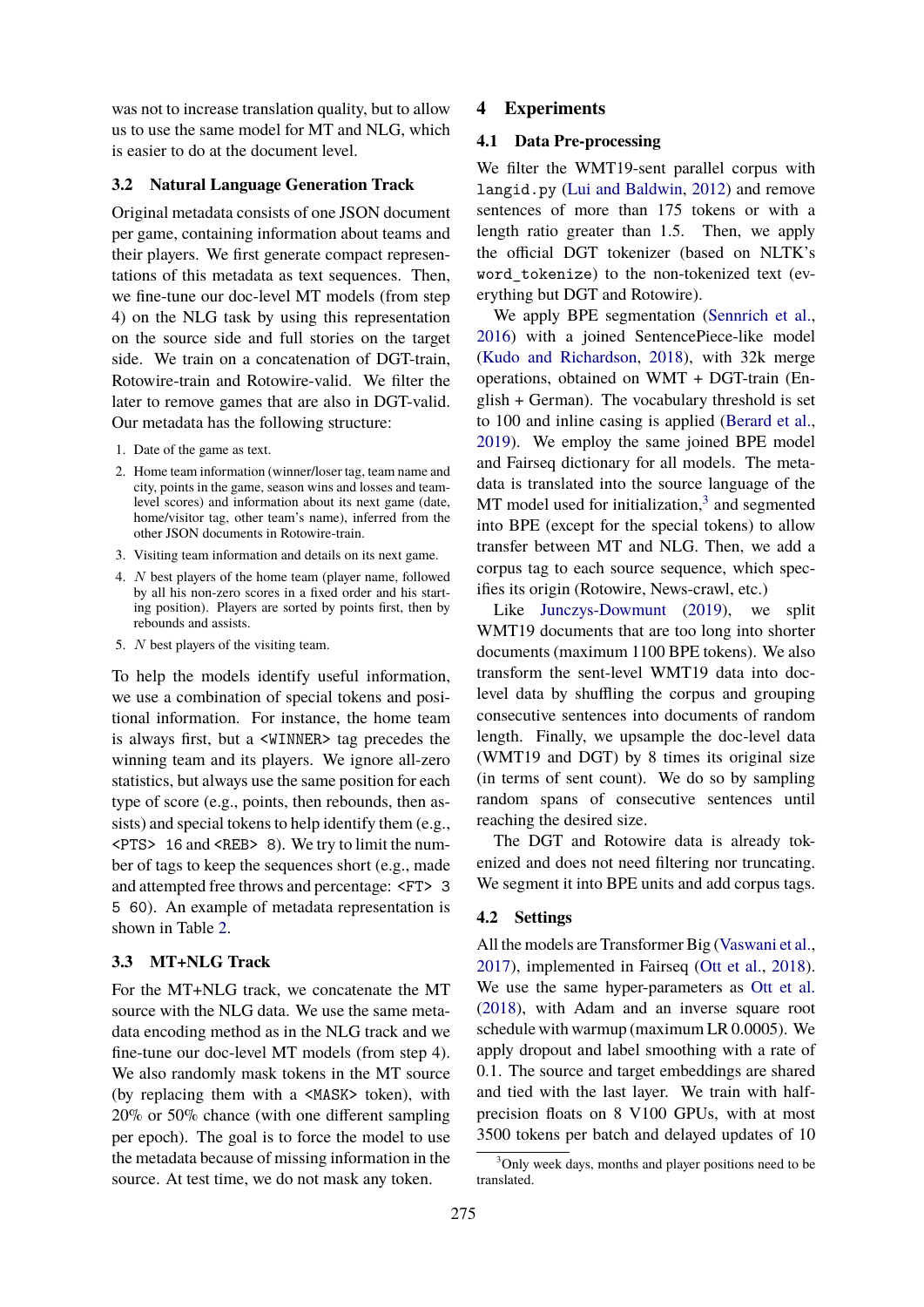<span id="page-3-0"></span>

| Metadata        | <date> Freitag Februar 2017 <winner> Oklahoma City Thunder <pts> 114 <wins> 29 <losses> 22 <reb> 47 <ast> 21 <to> 20 <fg> 38</fg></to></ast></reb></losses></wins></pts></winner></date>                |
|-----------------|---------------------------------------------------------------------------------------------------------------------------------------------------------------------------------------------------------|
|                 | 80 48 <fg3> 13 26 50 <ft> 25 33 76 <next> Sonntag Februar 2017 <home> Portland Trail Blazers <loser> Memphis Grizzlies <pts></pts></loser></home></next></ft></fg3>                                     |
|                 | 102 <wins> 30 <losses> 22 <reb> 29 <ast> 21 <to> 12 <fg> 40 83 48 <fg3> 3 19 16 <ft> 19 22 86 <next> Samstag Februar 2017</next></ft></fg3></fg></to></ast></reb></losses></wins>                       |
|                 | <vis> Minnesota Timberwolves <winner> <player> Russell Westbrook <pts> 38 <reb> 13 <ast> 12 <stl> 3 <pf> 2 <fg> 8 20 40 <fg3></fg3></fg></pf></stl></ast></reb></pts></player></winner></vis>           |
|                 | 5 7 71 <ft> 17 17 100 <pos> Guard <player> Steven Adams <pts> 16 <reb> 12 <ast> 2 <stl> 1 <blk> 2 <pf> 4 <fg> 7 13 54 <ft></ft></fg></pf></blk></stl></ast></reb></pts></player></pos></ft>             |
|                 | 2 6 33 <pos> Center <player> Joffrey Lauvergne <pts> 16 <reb> 8 <ast> 2 <pf> 3 <fg> 6 7 86 <fg3> 3 4 75 <ft> 1 2 50 <pos></pos></ft></fg3></fg></pf></ast></reb></pts></player></pos>                   |
|                 | Bank <loser> <player> Marc Gasol <pts> 31 <reb> 4 <ast> 8 <stl> 2 <blk> 1 <pf> 4 <fg> 14 24 58 <fg3> 0 4 0 <ft> 3 3 100 <pos></pos></ft></fg3></fg></pf></blk></stl></ast></reb></pts></player></loser> |
|                 | Center <player> Mike Conley <pts> 18 <reb> 1 <ast> 2 <stl> 3 <fg> 7 16 44 <fg3> 1 5 20 <ft> 3 5 60 <pos> Guard <player> Zach</player></pos></ft></fg3></fg></stl></ast></reb></pts></player>            |
|                 | Randolph <pts> 16 <reb> 10 <ast> 3 <stl> 1 <pf> 4 <fg> 6 14 43 <fg3> 0 1 0 <ft> 4 4 100 <pos> Bank</pos></ft></fg3></fg></pf></stl></ast></reb></pts>                                                   |
| Reference story | The Oklahoma City Thunder defeated the visiting Memphis Grizzlies 114 - 102, at Chesapeake Energy Arena on Friday evening. The Grizzlies led by four after three                                        |
|                 | quarters, but then Russell Westbrook went absolutely ballistic in the fourth quarter, scoring 19 points in the quarter, including 15 points straight and unanswered, to                                 |
|                 | take his team from down 102 - 99 to the final score of 114 - 102. This snaps the Grizzlies three-game win streak, while Westbrook added to his ridiculous triple-double                                 |
|                 | count, as he notched his 25th of the season. The Thunder (29 - 22) only scored 21 points in the first quarter, before outscoring the Grizz by 12 in the second, to                                      |
|                 | take an eight-point lead into half time. They were then outscored by 12 in the third, and entered the fourth down by four. The Thunder outscored the Grizz by 14                                        |
|                 | in the fourth, behind Russell Westbrook and his takeover. Westbrook finished with 38 points, 13 rebounds, 12 assists and three steals to lead his squad to a big win.                                   |
|                 | Westbrook also matched a career-best as he went 17-of-17 from the foul line. Three other players scored in double digits for the Thunder, including Steven Adams and                                    |
|                 | Joffrey Lauvergne, who pitched in 16 points each. The Thunder go on to visit Portland on Sunday. Meanwhile, the Grizzlies (30 - 22) saw their win streak come                                           |
|                 | to an end as they went scoreless in the last 2:50 as they were stifled by an overwhelming push of energy and intensity from the Thunder and their home crowd. Marc                                      |
|                 | Gasol finished with a team-high 31 points, to go along with eight assists, four rebounds, two steals and one block, in 42 minutes. Zach Randolph came up big in 29                                      |
|                 | minutes off the bench, with 16 points and 10 rebounds, while Mike Conley chipped in 18 points, three steals and two assists. Chandler Parsons added 12 points on                                        |
|                 | 3-of-6 shooting, in 25 minutes. The Grizzlies will have to put this one in the past, as they go right back in action on Saturday, when they visit Minnesota to take on                                  |
|                 | the Timberwolves.                                                                                                                                                                                       |
| Generated story | The Oklahoma City Thunder defeated the Memphis Grizzlies, 114 - 102, at Chesapeake Energy Arena on Friday. Despite there being just five ties and six lead                                              |
|                 | changes in this game, it was close throughout. In fact, neither team led by more than 12 points, as the nine-point final margin was one of the largest leads of the game                                |
|                 | . Oklahoma City actually won this game, despite being out shot from the field, from three-point range and from the free-throw line. Rebounding was the decisive                                         |
|                 | statistic, with the Thunder winning that battle, 47 - 29. They also dominated the assist-to-turnover ratio, recording 10 more assists and committing three less turnovers                               |
|                 | . The Grizzlies $(30 - 22)$ have now lost three of their last four games, as they continue to fall down the standings. Marc Gasol did all he could for Memphis, as he                                   |
|                 | led the team with 31 points, four rebounds, eight assists and two steals. Mike Conley finished second on the team, totaling 18 points, two assists and three steals                                     |
|                 | Mike Conley finished second on the team, amassing 18 points and three steals. Zach Randolph was huge off the bench, providing 16 points, 10 rebounds and                                                |
|                 | three assists. The Grizzlies will be off until Saturday, when they play the Minnesota Timberwolves on the road for their next game. The Thunder (29 - 22) have                                          |
|                 | rode Russell Westbrook 's triple-double train all year and they got another one here. Westbrook collected 38 points, 13 rebounds, 12 assists and three steals. Steven                                   |
|                 | Adams recorded a double-double, amassing 16 points and 12 rebounds. Joffrey Lauvergne was a nice spark off the bench, providing 16 points and eight rebounds.                                           |
|                 | The Thunder will look to keep rolling on Sunday against the Portland Trail Blazers.                                                                                                                     |

Table 2: **Metadata:** our metadata encoding. **Reference story:** story #48 from DGT-valid. **Generated story:** output of the English NLG model (3-player). **Green**: text based on facts from the metadata. **Blue:** correct facts which are not explicitly in the metadata. **Red**: hallucinations or incorrect facts. **Orange**: repetitions.

<span id="page-3-1"></span>

| Track            | Target | Constrained | Valid | <b>Test</b> |
|------------------|--------|-------------|-------|-------------|
| N <sub>L</sub> G |        | no          | 23.5  | 20.5        |
| MT               | EN     | yes         | 60.2  | 58.2        |
| MT               |        | no          | 64.2  | 62.2        |
| $MT+NLG$         |        | yes         | 64.4  | 62.2        |
| N <sub>L</sub> G |        | no          | 16.9  | 16.1        |
| MT               | DE     | yes         | 49.8  | 48.0        |
| MT+NLG           |        | yes         | 49.4  | 48.2        |

Table 3: Doc-level BLEU scores on the DGT valid and test sets of our submitted models in all tracks.

batches. When fine-tuning on DGT-train or Rotowire + DGT-train (Step 5 of the MT track, or NLG/MT+NLG fine-tuning), we use a fixed learning rate schedule (Adam with 0.00005 LR) and a much smaller batch size (1500 tokens on a single GPU without delayed updates). We train for 100 epochs, compute DGT-valid perplexity at each epoch, and DGT-valid BLEU every 10 epochs.

# **4.3 BLEU evaluation**

**Submitted models.** For each track, we selected the best models according to their BLEU score on DGT-valid. The scores are shown in Table [3,](#page-3-1) and a description of the submitted models is given in Table [4.](#page-4-0) We compute BLEU using SacreBLEU with its tokenization set to *none*, [4](#page-3-2) as the model outputs and references are already tokenized with NLTK. [Hayashi et al.](#page-6-17) [\(2019\)](#page-6-17) give the full results of the task: the scores of the other participants, and values of other metrics (e.g., ROUGE). Our NLG models are "unconstrained" because the WMT19 parallel data, which we used for pre-training, was not allowed in this track. Similarly, we do two submissions for DE-EN MT: one constrained, where we fine-tuned the doc-level MT model on DGTtrain only, and one unconstrained, where we also used back-translated Rotowire-train and valid. All the MT and MT+NLG models are ensembles of 5 fine-tuning runs. Cascading the English NLG model with the ensemble of EN-DE MT models gives a BLEU score of 14.9 on DGT-test, slightly lower than the end-to-end German NLG model (16.1). We see that in the same data conditions (unconstrained mode), the MT+NLG models are not better than the pure MT models. Furthermore, we evaluated the MT+NLG models with MT-only source, and found only a slight decrease of  $\approx 0.3$ BLEU, which confirms our suspicion that the NLG information is mostly ignored.

**NMT analysis.** Table [5](#page-4-1) shows the BLEU scores of our MT models at different stages of training (sent-level, doc-level, fine-tuned), and compares them against one of the top contestants of the WMT19 news translation task ([Ng et al.](#page-6-18), [2019](#page-6-18)).

**English NLG analysis.** Table [6](#page-4-2) shows a 5.7 BLEU improvement on Rotowire-test by our English NLG model compared to the previous state

<span id="page-3-2"></span><sup>4</sup> SacreBLEU signature: *BLEU+case.mixed+numrefs.1+ smooth.exp+tok.none+version.1.3.1*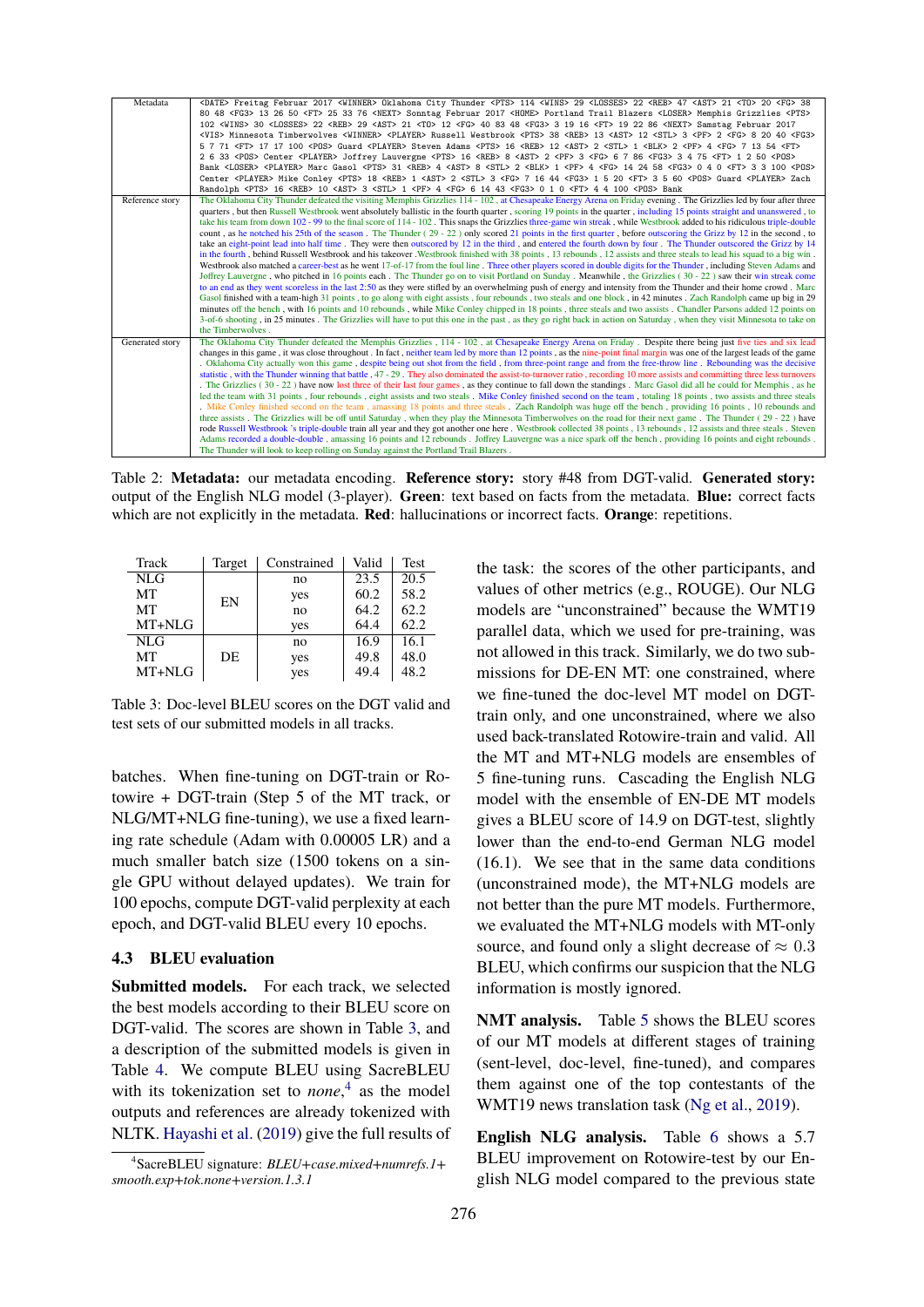<span id="page-4-0"></span>

| Track          | N best players | Details                                                                                                            |
|----------------|----------------|--------------------------------------------------------------------------------------------------------------------|
| $NLG$ $(EN)$   |                | Rotowire BT + DGT-train + tags                                                                                     |
| $NLG$ ( $DE$ ) | 6              | Rotowire BT + DGT-train + tags                                                                                     |
| MT (DE-EN)     | N/A            | <i>Unconstrained:</i> Rotowire BT +<br>$DGT$ -train + tags + ensemble<br>Constrained: DGT-train only +<br>ensemble |
| MT (EN-DE)     | N/A            | DGT-train only + ensemble                                                                                          |
| MT+NLG (EN)    | 3              | Rotowire $BT + DGT-train + 20%$<br>$text$ masking + tags + ensemble                                                |
| MT+NLG (DE)    | 3              | Rotowire BT + DGT-train +<br>$tags + ensemble$                                                                     |

Table 4: Description of our submissions.

<span id="page-4-1"></span>

| Model            | Target | Valid | <b>Test</b>       | <b>News 2019</b> |
|------------------|--------|-------|-------------------|------------------|
| <b>FAIR 2019</b> |        | 48.5  | 47.7              | 41.0             |
| Sent-level       | EN     | 55.6  | 54.2              | 40.9             |
| Doc-level        |        | 56.5  | 55.0              | 38.5             |
| Fine-tuned       |        | 61.7  | 59.6              | 21.7             |
| <b>FAIR 2019</b> |        | 37.5  | $\overline{37.0}$ | 40.8             |
| Sent-level       | DE     | 47.3  | 46.7              | 42.9             |
| Doc-level        |        | 48.2  | 47.5              | 41.6             |
| Fine-tuned       |        | 48.0  | 46.7              | 41.3             |

Table 5: BLEU scores of the MT models at different stages of training, and comparison with the state of the art. Scores on DGT-valid and DGT-test are doc-level, while News 2019 is sent-level (and so is decoding). On the latter, we used the DGT corpus tag for DE-EN, and the Paracrawl tag for EN-DE (we chose the tags with best BLEU on newstest2014). Scores by the "finetuned" models are averaged over 5 runs.

of the art. Figure [1](#page-4-3) shows the DGT-valid BLEU scores of our English NLG models when varying the number of players selected in the metadata. We see that there is a sweet spot at 4, but surprisingly, increasing the number of players up to 8 does not degrade BLEU significantly. We hypothesize that because the players are sorted from best to worst, the models learn to ignore the last players.

From Table [7](#page-4-4), we see that sorting players helps, but only slightly. Using only team-level information, and no information about players gives worse but still decent BLEU scores.

Week day, player position or team-level aggregated scores can be removed without hurting BLEU. However, information about next games

<span id="page-4-2"></span>

| Model                    | Rotowire test |
|--------------------------|---------------|
| Wiseman et al. (2017)    | 14.5          |
| Puduppully et al. (2019) | 16.5          |
| Ours (4-player)          | 22.2          |

Table 6: English NLG comparison against state-of-theart on Rotowire-test. BLEU of submitted NLG (EN) model, averaged over 3 runs. Because Rotowire tokenization is slightly different, we apply a set of fixes to the model outputs (e.g.,  $1$ -of- $3 \rightarrow 1$  - of - 3).

<span id="page-4-3"></span>

Figure 1: DGT-valid BLEU (by the best checkpoint) depending on the maximum number of selected players for the English NLG track.

<span id="page-4-4"></span>

| Model                        | Valid | <b>Test</b> |
|------------------------------|-------|-------------|
| Baseline (3 players, sorted) | 22.7  | 20.4        |
| No player                    | 20.1  | 18.8        |
| All players, sorted          | 22.7  | 20.9        |
| All players, shuffled        | 22.0  | 20.0        |
| $(1)$ No next game           | 22.0  | 19.9        |
| (2) No week day              | 22.2  | 20.5        |
| (3) No player position       | 22.6  | 20.5        |
| (4) No team-level sums       | 22.5  | 20.5        |
| (5) Remove most tags         | 22.6  | 20.8        |
| $(1)$ to $(5)$               | 21.3  | 19.7        |

Table 7: English NLG ablation study, starting from a 3 best player baseline (the submitted NLG model has 4 players). BLEU averages over 3 runs. Standard deviation ranges between 0.1 and 0.4.

seems useful. Interestingly, relying on position only and removing most tags (e.g., <PTS>, <FT>) seems to be fine. In this case, we also print all-zero stats, for the position of each statistic to be consistent across players and games.

**Train-test overlap on Rotowire.** We found a significant overlap between Rotowire train and test: 222 out of 728 Rotowire-test games are also in Rotowire-train (68/241 for DGT-test). The corresponding stories are always different but bear many similarities (some sentences are completely identical). Rotowire-train gets 24.2 BLEU when evaluated against Rotowire-test (subset of 222 stories). This gives us an estimate of human-level performance on this task. Our submitted NLG model gets 21.8 on the same subset. This overlap may cause an artificial increase in BLEU, that would unfairly favor overfitted models. Indeed, when filtering Rotowire-train to remove games that were also in DGT test, we found a slight decrease in BLEU (19.8 instead of 20.4).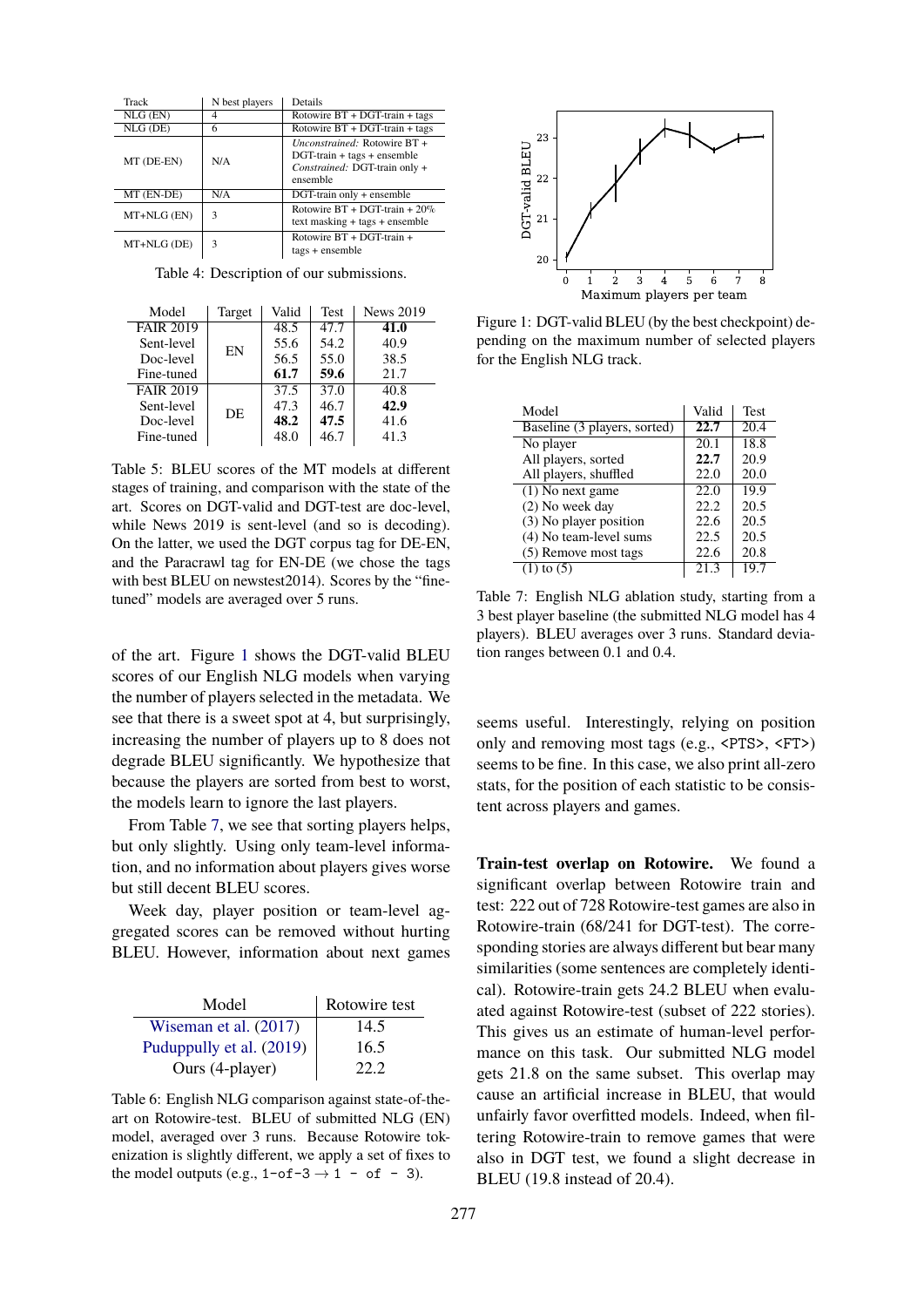<span id="page-5-0"></span>

| Stadium name $(+)$                        | REF: The Golden State Warriors (56 - 6) defeated the Orlando Magic (27 - 35) 119 - 113<br>at <b>Oracle Arena</b> on Monday.<br>NLG: The Golden State Warriors (56 - 6) defeated the Orlando Magic (27 - 35) 119 - 113<br>on Monday at Oracle Arena.                        |
|-------------------------------------------|----------------------------------------------------------------------------------------------------------------------------------------------------------------------------------------------------------------------------------------------------------------------------|
| Team alias $(+)$                          | REF: The Heat held the Sixers to 38 percent shooting and blocked 14 shots in the win.<br>NLG: The Sixers shot just 38 percent from the field and 32 percent from the three-point line,<br>while the Heat shot 44 percent from the floor and a meager 28 percent from deep. |
| Double-doubles or<br>triple-doubles $(+)$ | <b>REF:</b> Kevin Love 's 29-point, 13-rebound double-double led the way for the Cavs, who 'd<br>rested Kyrie Irving on Tuesday.<br>NLG: Love led the way for Cleveland with a 29-point, 13-rebound double-double that also<br>included three assists and two steals.      |
| Player injuries (-)                       | $NLG$ : The Timberwolves (28 - 44) checked in to Saturday 's contest with an injury-riddled<br>frontcourt, as Ricky Rubio (knee) and Karl-Anthony Towns (ankle) were sidelined.                                                                                            |
| Ranking $(-)$                             | $NLG$ : The Heat (10 - 22) fell to 10 - 22 and <b>remain in last place</b> in the Eastern Conference 's<br>Southeast Division.                                                                                                                                             |
| Season-level<br>player stats $(-)$        | NLG: It was a season-high in points for Thomas, who 's now averaging 17 points per game<br>on the season                                                                                                                                                                   |

Table 8: Correctly predicted information that is not explicitly in the metadata (+), or hallucinations (-).

#### **4.4 Qualitative evaluation**

As shown in Table [2](#page-3-0), the NLG model (3 player) has several good properties besides coherent document-level generation and the ability to "copy" metadata. It has learned generic information about the teams and players. As such, it can generate relevant information which is absent from metadata (see Table [8](#page-5-0)). For example, the model correctly predicts the name of the stadium where the game was played. This implies that it knows which team is hosting (this information is encoded implicitly by the position of the team in the data), and what is the stadium of this team's city (not in the metadata). Other facts that are absent from the metadata, and predicted correctly nonetheless, are team aliases (e.g., the *Sixers*) and player nicknames (e.g., *the Greek Freak*). The model can also generate other surface forms for the team names (e.g., *the other Cavalier*).

The NLG model can infer some information from the structured data, like double-digit scores, "double-doubles" (e.g., when a player has more than 10 points and 10 assists) and "triple-doubles". On the other hand, some numerical facts are inaccurate (e.g., score differences or comparisons). Some facts which are not present in the structured data, like player injuries, season-level player statistics, current ranking of a team, or timing information are hallucinated. We believe that most of these hallucinations could be avoided by adding the missing facts to the structured data. More rarely, model duplicates a piece of information.

Another of its flaws is a poor generalization to new names (team, city or player). This can quickly be observed by replacing a team name by a fictional one in the metadata. In this case, the model almost always reverts to an existing team. This may be due to overfitting, as earlier checkpoints seem to handle unknown team names better, even though they give lower BLEU. This generalization property could be assessed by doing a new train/test split, that does not share the same teams.

## **5 Conclusion**

We participated in the 3 tracks of the DGT task: MT, NLG and MT+NLG. Our systems rely heavily on transfer learning, from document-level MT (high-resource task) to document-level NLG (lowresource task). Our submitted systems ranked first in all tracks.

For the MT task, the usual domain adaptation techniques performed well. The MT+NLG models did not show any significant improvement over pure MT. The MT models are already very good and probably do not need the extra context (which is generally encoded in the source-language summary already). Finally, our NLG models, bootstrapped from the MT models, do fluent and coherent text generation and are even able to infer some facts that are not explicitly encoded in the structured data. Some of their current limitations (mostly hallucinations) could be solved by adding extra information (e.g., injured players, current team rank, number of consecutive wins, etc.)

Our aggressive fine-tuning allowed us to specialize MT models into NLG models, but it will be interesting to study whether a single model can solve both tasks at once (i.e., with multi-task learning), possibly in both languages.